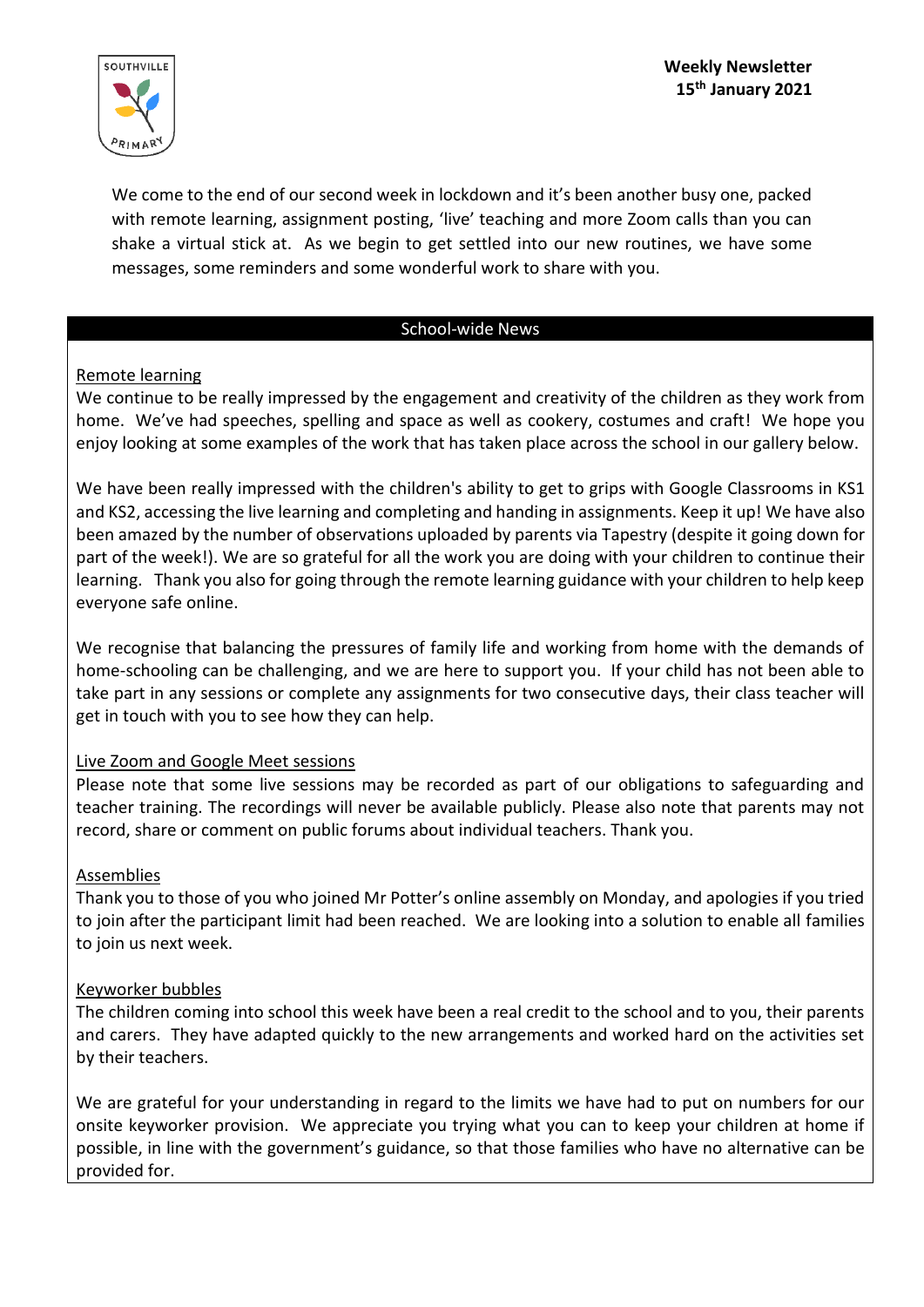### Pre-school

Thank you for completing the survey about the potential re-opening of our pre-school. We continue to work with Bristol City Council and review our site risk assessment to ensure a smooth return. We will update you early next week about whether this will go ahead and if so, how it will be organised and when the start date will be. Thank you for your patience.

### Free School Meals

As a school we are working to provide our families with the best option possible that allows them with the freedom to make their own choice on what they buy / make for their family. We have been working with Aldi to provide each family with a voucher. In the near future the Government will again begin its voucher system.

### Gallery

Here is just a tiny sample of the wonderful work our children have done this week.

**Blow painting, fine motor skills and counting jumping pasta bugs in preschool.**



# **Space in Reception**



# **Pop-up books in Year 1**

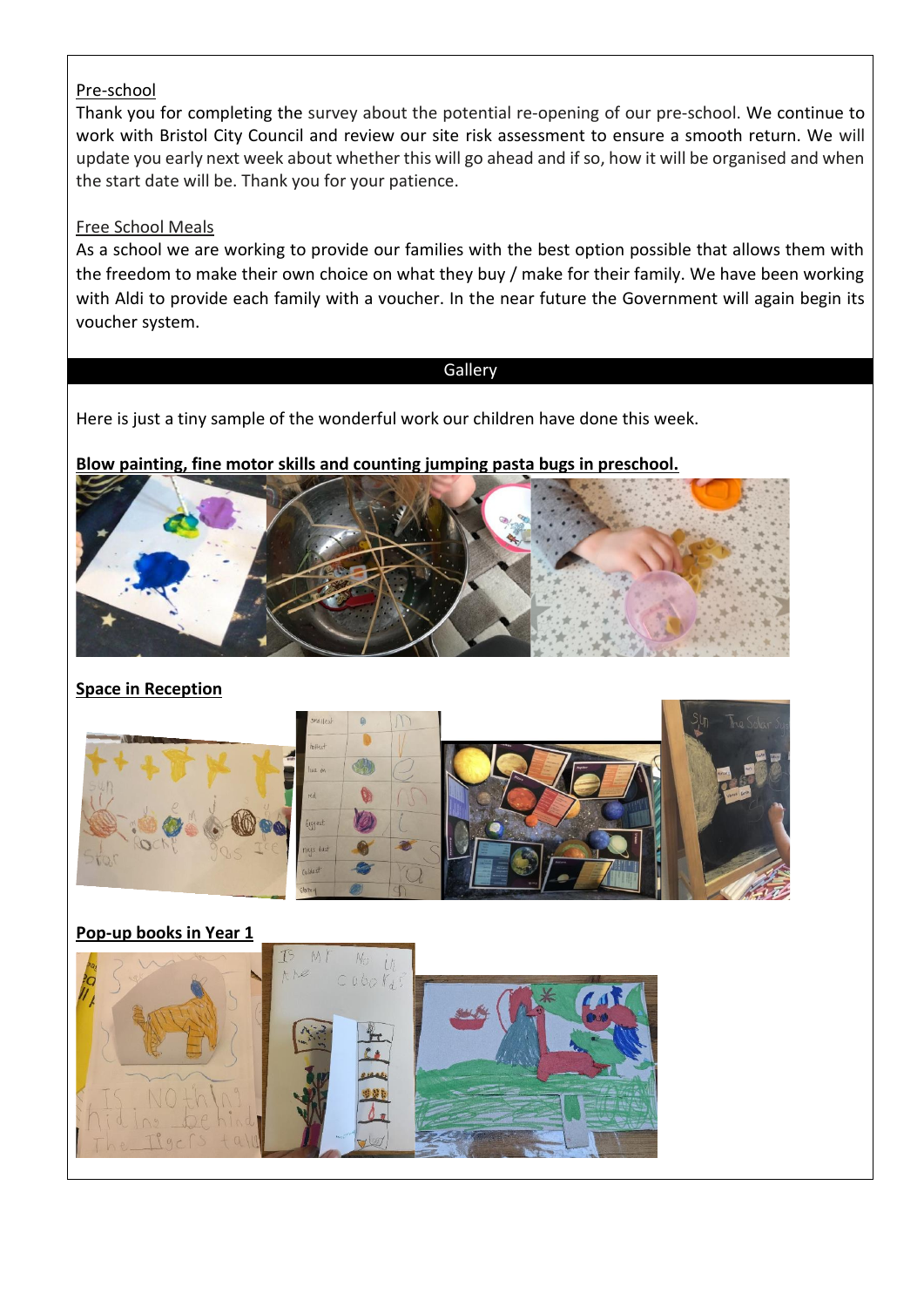# **Quentin Blake inspired drawing in Year 2**



# **Roman soldiers, column architecture and coins in Year 3**



# **Imaginary worlds and French cookery in Year 4**





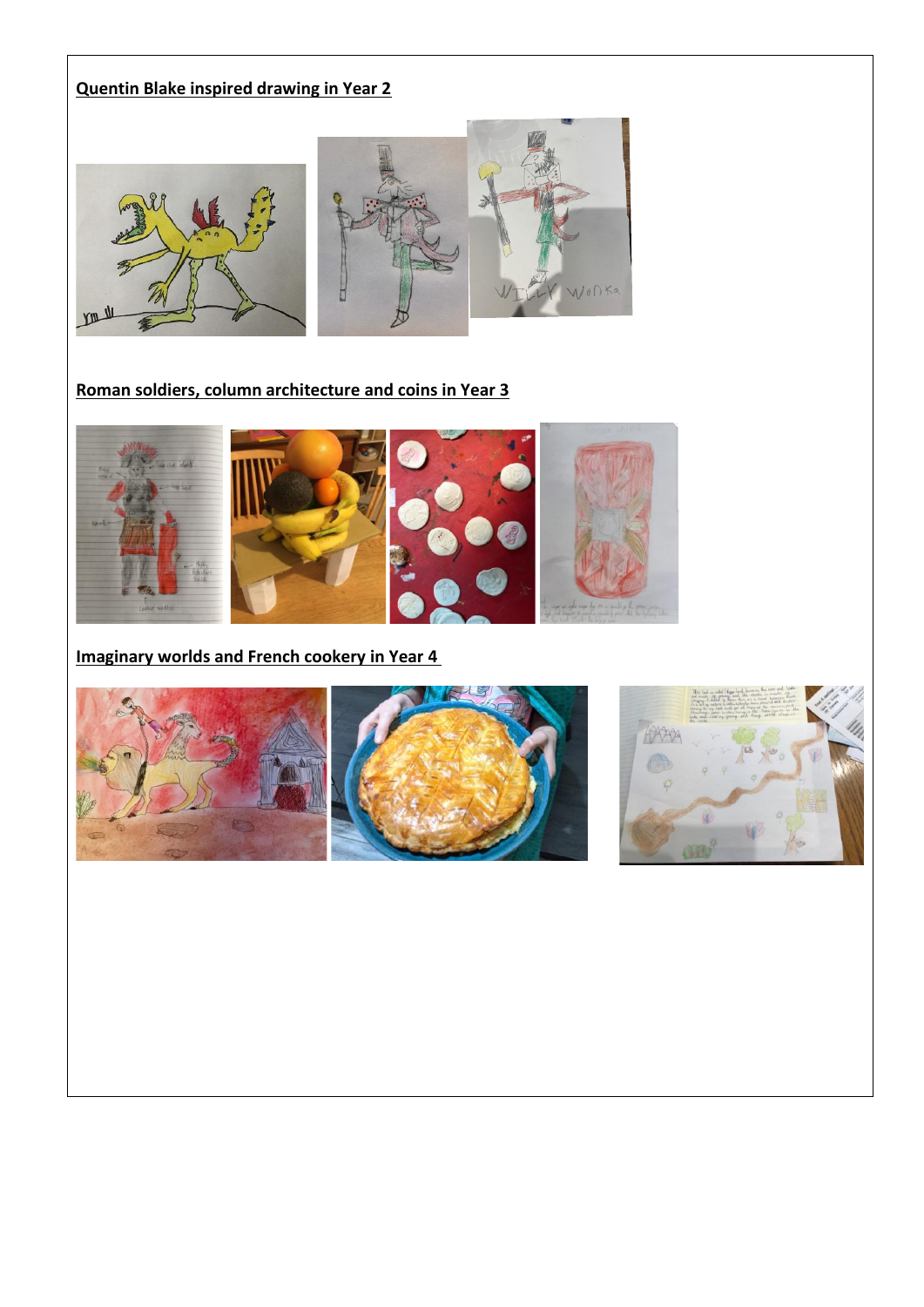### Greek vases and cookery in Year 5



#### Happy News front pages in Year 6





these hard times. To get<br>e gloomy news of the worl<br>if an hour take a break<br>. The Hanoy News Entow! In this issue we will be talking:<br>lets of the best news in the world<br>msnth, including an interview with<br>girl who knews all lebut a once<br>endangered humble bee that is now

Smile!

 $\ddot{\mathbf{C}}$ 

So remember: Be kind Be brave & Be HAPPY



 $\bigoplus$ 

Artists unitel<br>Street art is blossoming<br>across the US where 1,000<br>street artists have starte<br>qathering in 100 cities!

 $\mathcal{R}$ 



accounters in <u>videogenes.He</u> was n<br>popular streamer ninja and is n<br>around the globe.he <u>s going</u> to<br>in an ea sports game in the fut

Scientist <u>rike</u> has us<br>So rike has now turi<br>Greece happy :<br>Stalinate<br>If gewave this goes

.<br>Ell former be the object you're home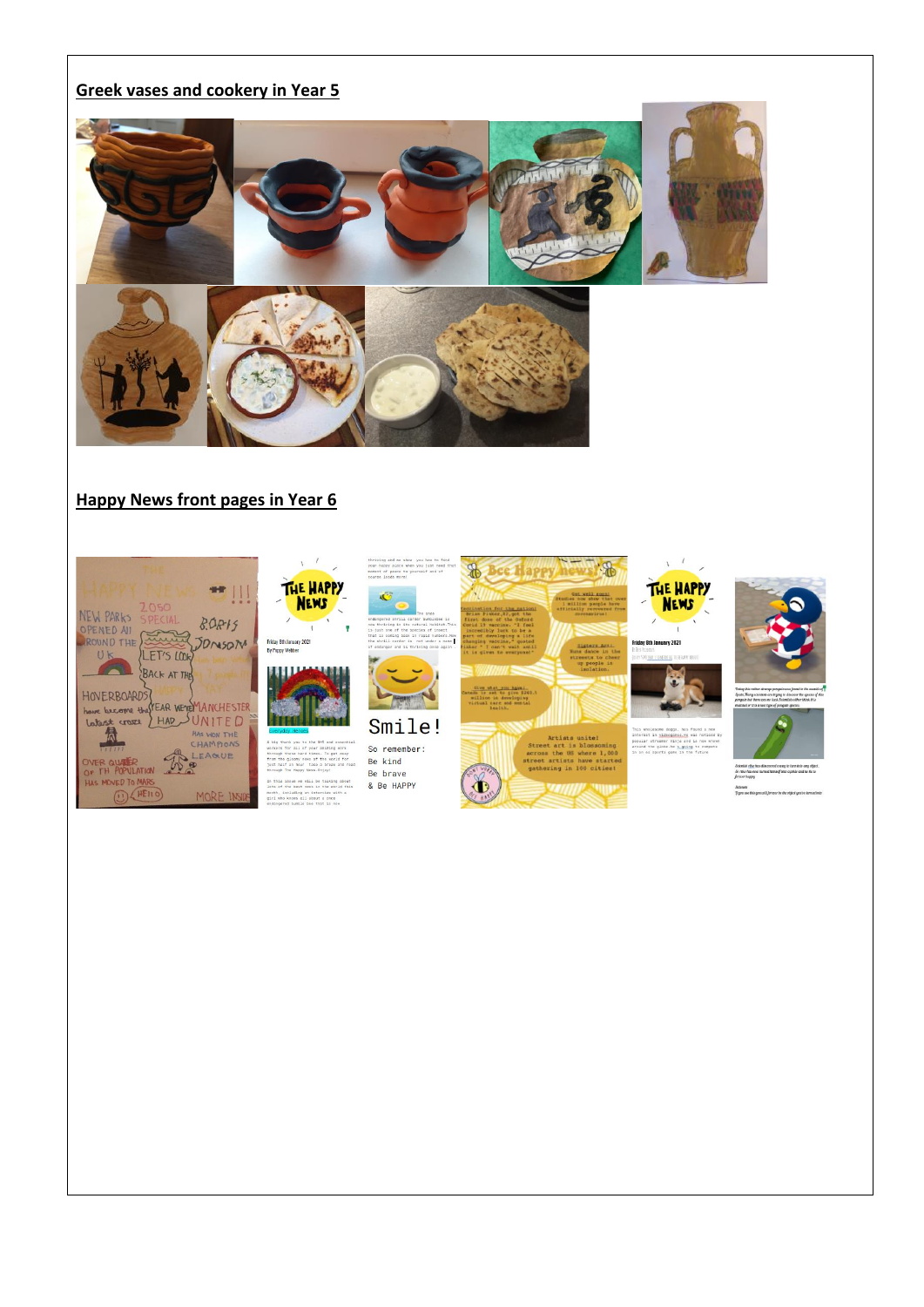#### Useful resources

### **Learning resources**

### Maths

You can download free maths workbooks for Years 1-6 from WhiteRose here:

[https://www.amazon.co.uk/Kindle-Store-White-Rose-](https://www.amazon.co.uk/Kindle-Store-White-Rose-Maths/s?rh=n%3A341677031%2Cp_27%3AWhite+Rose+Maths)

[Maths/s?rh=n%3A341677031%2Cp\\_27%3AWhite+Rose+Maths](https://www.amazon.co.uk/Kindle-Store-White-Rose-Maths/s?rh=n%3A341677031%2Cp_27%3AWhite+Rose+Maths) You will need to have or to create a Kindle account.

### Reading

Teach a Monster to read <https://www.teachyourmonstertoread.com/> Oxford owls<https://www.oxfordowl.co.uk/>

# Art

There are some super ideas for art projects at home using recycled materials here: <https://www.darrellwakelam.com/downloads> Here's a great example that one of our year 6 children made this week:



### **Other resources**

Please also have a look at the attached flyers for information and resources that may be of interest and support.

- Bristol Sport
- 'Change 4 Life' Healthy Year Calendars (Public Health England)
- Daily Mile
- Gympanzees
- Bristol Parent Carers
- Blue Peter on YouTube

### Food Bank Update

Thank you for your ongoing support of our school Food Bank. We continue to support some of the families in our school community who need help during this difficult time. Not only have we managed to continue running it, but with the help and support of our amazing school community, the Food Bank is thriving. Just look at some of the lovely food that went out at Christmas.